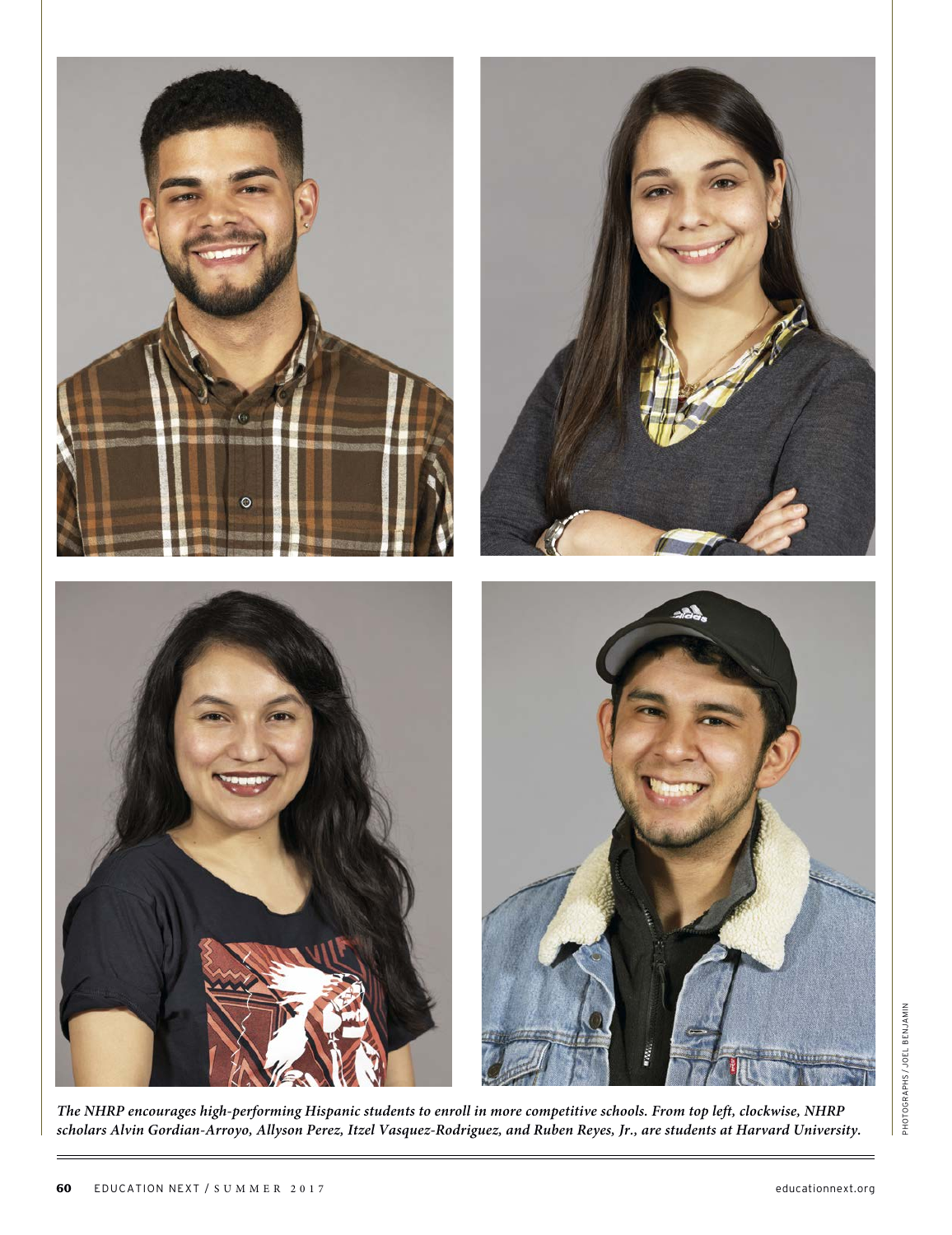# **BOOSTING** H I S P A N I C C O L L E G E COMPLETION

# Does high-school recruiting help more students graduate?

**OVER THE PAST DECADE,** Hispanic students have graduated high school and entered college in growing numbers. Yet the rate of Hispanic college completion has remained persistently lower than that of whites and other ethnic groups in the United States: only 23 percent of Hispanic adults hold any postsecondary degree compared to 42 percent of all adults. Helping raise the Hispanic college graduation rate is an urgent goal, given the persistently high rate of poverty among Hispanic families, growth of the Hispanic population to account for one in five college-age Americans, and mounting concerns about racial and economic inequality.

The question is, how?

One potential strategy involves helping high school students broaden the set of colleges to which they apply and enroll. Hispanic students may be more constrained in their collegeselection process than other groups, and are far more likely to attend two-year colleges, which typically have far lower graduation rates than four-year institutions. Just 56 percent of Hispanic college students enroll at four-year institutions compared to 72 percent of non-Hispanic white students. Hispanics are also less likely than members of other ethnic groups to earn a bachelor's degree: 15 percent of Hispanics have a bachelor's degree, compared to 33 percent of whites, 54 percent of Asians,

and 22 percent of African Americans (see Figure 1).

We examine an intervention designed to expand Hispanic students' college exposure: the National Hispanic Recognition Program (NHRP), a College Board initiative that identifies top-performing Hispanic students based on their 11th-grade Preliminary SAT/National Merit Scholarship Qualifying Test (PSAT/NMSQT) scores. NHRP changes two key features of their high-school experience. First, the College Board notifies students and school staff, such as school counselors, about this prestigious award. Second, with the student's permission, the College Board shares lists of NHRP honorees with postsecondary institutions looking to recruit Hispanic students. We measure the impact of this early, pre-application recognition on students' enrollment decisions, as well as their college persistence and degree attainment rates.

We find evidence that the program induces students to apply to and attend more elite institutions, shifting students from two-year to four-year institutions as well as to out-of-state and public flagship colleges, all areas where Hispanic attendance has lagged. Overall, NHRP recipients are 1.5 percentage points more likely to enroll at a four-year institution, 5 percentage points more likely to attend both an out-of-state college and a recruiting institution, and 3 percentage points more likely to

by ODED GURANTZ, MICHAEL HURWITZ, and JONATHAN SMITH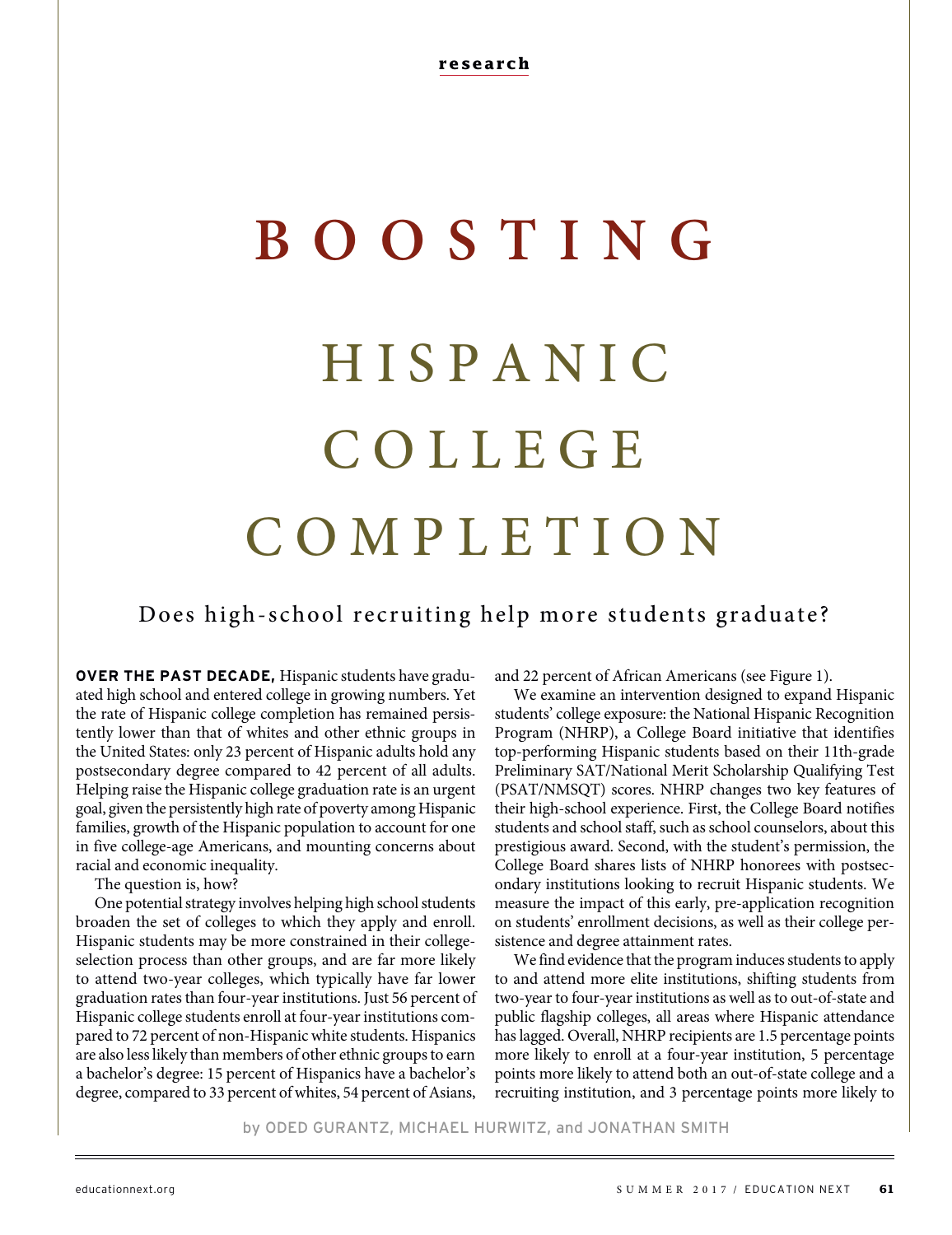attend a public flagship institution. The program's impact on college completion is generally positive but statistically insignificant; however, we find sizable increases in bachelor's degree completion among students who otherwise were at the highest risk for dropping out of college.

Together, these findings demonstrate that college outreach can have substantial impacts on the enrollment choices of Hispanic students each year based on their performance on the 11th-grade PSAT/NMSQT, which assesses skills in math, critical reading, and writing. About 5,000 students are recognized by the NHRP annually, with California and Texas having the largest numbers of NHRP scholars.

To establish eligibility requirements, the College Board analyzes PSAT/NMSQT performance among Hispanic students

# OUR RESULTS SUGGEST THAT COLLEGE ENROLLMENT AND COMPLETION CAN BE POSITIVELY INFLUENCED by higher-touch efforts on the part of colleges, such as the targeted recruitment and financial aid offers that accompany NHRP recognition.

Hispanic students and can serve as a lever for institutions looking to draw underrepresented, academically talented students.

#### **An Elite Honor for Hispanic High-School Students**

NHRP was founded in 1983 by the College Board, a nonprofit that advocates for expanded access to higher education and administers college-level exams such as the SAT. Similar in spirit to the National Merit Scholarship Program, an annual academic scholarship competition conducted by the National Merit Scholarship Corporation, the NHRP was designed to recognize outstanding Hispanic high-school students and encourage them to enroll in college. The program identifies the top 2.5 percent of

### **Lag in Hispanic Attainment (Figure 1)**

Hispanics are less likely than members of other groups to earn a bachelor's degree or higher.



within six different geographic regions each year, and then identifies the score that separates the top 2.5 percent of testtakers from other students in that region. The eligibility cutoffs range from the low 180s to the mid-190s out of a maximum of 240 points. Students with qualifying scores are invited to join the program. To be formally accepted, they must then verify that they are at least one-quarter Hispanic, and their high school must document that the student's junior year cumulative GPA is at least 3.5. Almost all students who are initially deemed eligible for the program are able to satisfy both requirements.

Students recognized by NHRP are more likely to live in cities and attend large high schools with significantly more lowincome and Hispanic students, compared to white students with similarly strong PSAT/NMSQT scores. They are also about four

> times as likely to have families with incomes below \$50,000 and to have parents who did not graduate from high school. Compared to their white peers, they take and pass fewer Advanced Placement (AP) exams, and are less likely to attend four-year or out-of-state colleges.

> The program does not provide any direct financial reward to students but has the potential to influence their college preparation and application decisions in other ways. The College Board sends a letter directly to students that congratulates them for being in the top 2.5 percent of Hispanic students nationwide—a clear and perhaps surprising recognition of academic ability. Students are encouraged to participate in the program and list it on college, scholarship, internship, and job applications. The organization also informs school counselors of newly recognized students, and asks that the staff members help the students complete the necessary paperwork and apply to top universities as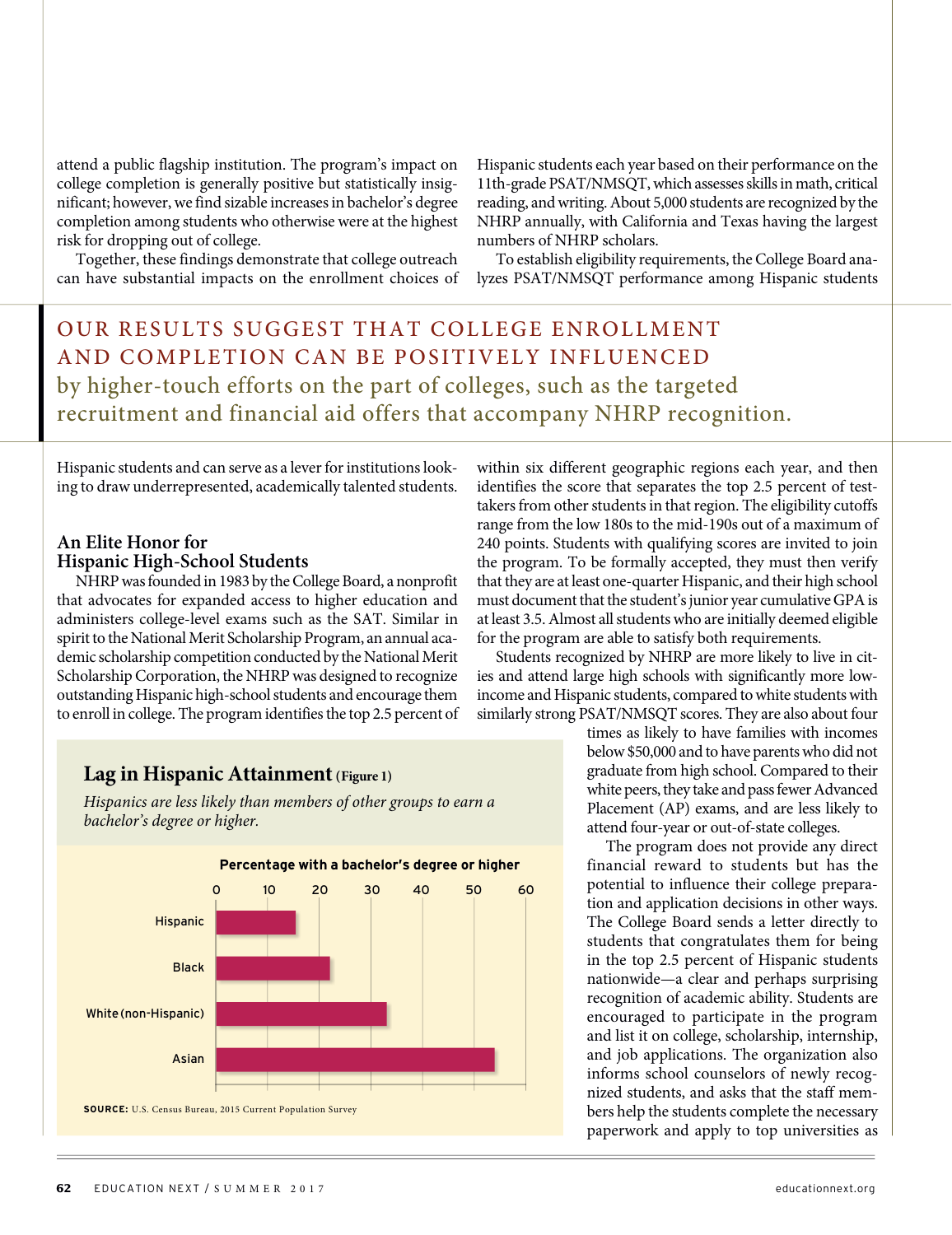## **research** COLLEGE COMPLETION GURANTZ ET AL.



**NHRP scholars and Harvard University students Olivia Velasquez, Andrew Perez, and Zoe Ortiz. The NHRP recognizes about 5,000 students each year based on their performance on the 11th-grade PSAT/NMSQT and shares lists of NHRP honorees with postsecondary institutions looking to recruit Hispanic students.**

well as honor them through some type of school recognition.

In addition, with the student's permission, the College Board shares a list of NHRP recipients with about 200 four-year postsecondary institutions hoping to recruit academically exceptional Hispanic students. These recruiting institutions, as measured by rankings, graduation rates, and average SAT scores published by Barron's Profiles of American Colleges, are more competitive, on average, than other, non-recruiting four-year institutions attended by Hispanic students who fall just short of qualifying for the NHRP program. They are also slightly larger and more expensive, though the percentages of enrolled students identifying as Hispanic are comparable at recruiting and non-recruiting schools.

Thus, NHRP status can affect students' college-going decisions and degree completion through two primary mechanisms. First, research has shown that many high-performing students do not apply to elite institutions even though they are eligible, and that informing them about college options can shift where students apply and ultimately enroll. Second, recognized students often receive targeted outreach and financial incentives from colleges that actively recruit NHRP scholars as part of their efforts to increase diversity among their students.

#### **Data and Method**

To conduct our analysis, we constructed a national sample of all Hispanic 11th-grade PSAT/NMSQT takers in the U.S. from the graduating high-school classes of 2004 to 2010. We then linked individual-level records to a number of auxiliary data sources from the College Board and the National Student Clearinghouse, including basic demographic information, the

high school they attended, eventual college enrollment, their history of SAT attempts, the institutions to which they sent their SAT scores, and AP participation. We also included information from the Common Core of Data (CCD) and the Private School Universe Survey (PSS), which include data about the size, demographics, and geographic location of the high school attended when each student took the PSAT/NMSQT, as well as the Integrated Postsecondary Education Data System (IPEDS), which includes the characteristics of postsecondary institutions.

We study the impact of NHRP on student outcomes using what is known as a regression discontinuity design. This approach takes advantage of the program's initial eligibility requirement: a numeric cutoff. Because students are unable to precisely manipulate their PSAT/NMSQT scores, those scoring just below the cutoff should be essentially identical to those whose scores are just above. Furthermore, because the eligibility cutoffs vary by year and are unknown in advance, and because students have only one opportunity to take the PSAT/NMSQT in 11th grade, there is no way for students to "game" the system. We restrict our analysis to students whose PSAT/NMSQT scores are within 15 points on either side of the cutoff, to produce a data set of approximately 58,000 students across all years.

Our preferred results adjust for the region and year in which each student took the PSAT/NMSQT, as the eligibility cutoff varies by region and year. This adjustment also accounts for unmeasured differences in high school and college policies, such as state spending on higher education, changes in high school curricula, and the relative competitiveness of college admissions in a given year. We also confirm that we obtain similar results when we control for student characteristics measured at or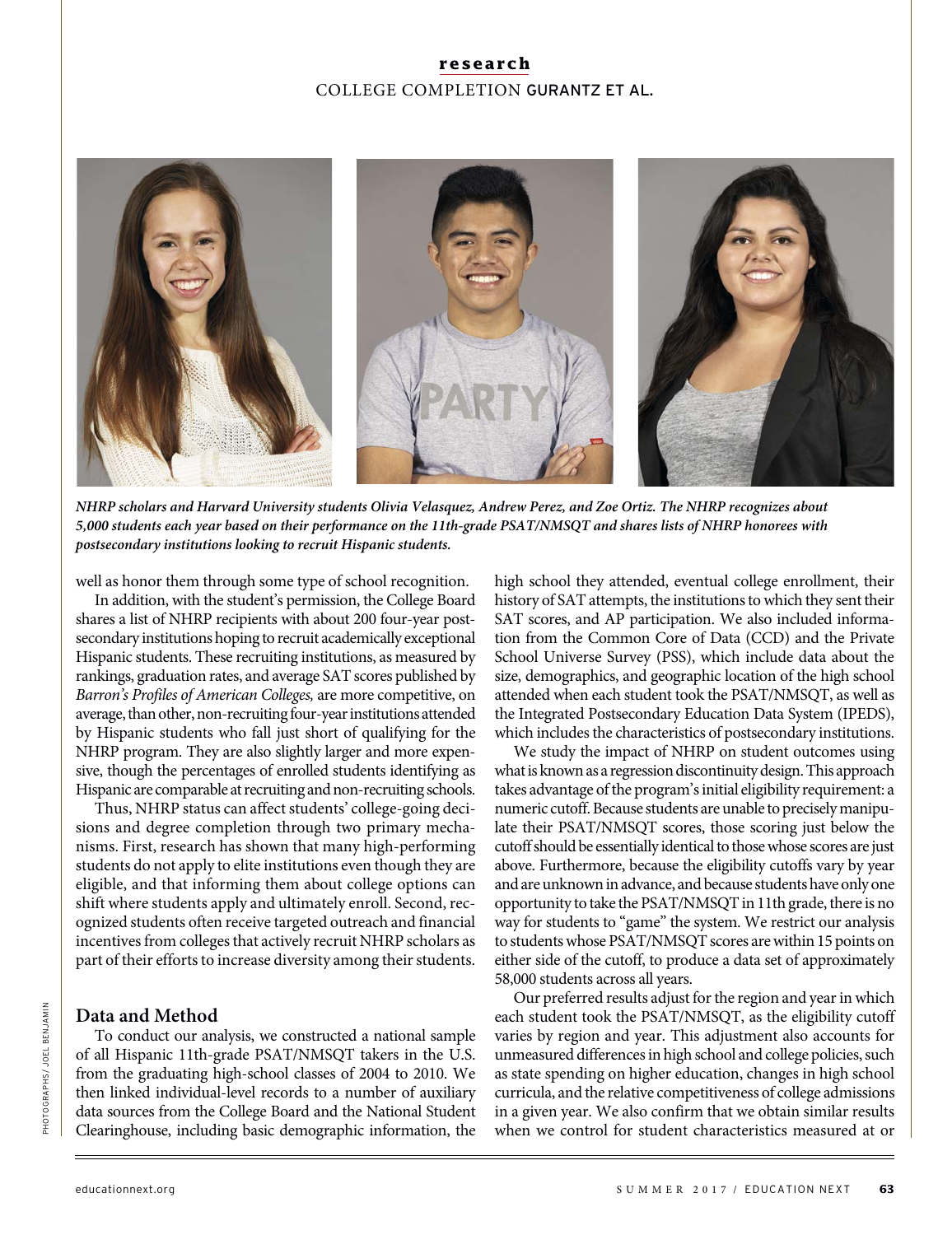IN ADDITION TO A BOOST IN COLLEGE ENROLLMENT, WE ALSO FIND SIZABLE INCREASES IN FOUR-YEAR DEGREE COMPLETION, ranging from 4 to 8 percentage points among the types of disadvantaged students who typically have the lowest completion rates.

before the PSAT/NMSQT, including sex, parental education, family income level, whether a student took the PSAT/NMSQT in 10th grade and his or her previous score, indicators for ethnic background (for example, Mexican, Cuban), and controls for the type of high school attended, including affiliation (public or private), urbanicity (that is, city, suburban, rural), size, and concentration of Hispanic students.

#### **Results**

NHRP eligibility has a significant effect on college attendance patterns. Eligible students are 5 percentage points—almost 16 percent—more likely to attend colleges that recruit Hispanic students through NHRP (see Figure 2). They are also more likely to attend out-of-state and public flagship institutions by roughly 5 and 3 percentage points, respectively, with much of that effect due

#### **Shift in College Attendance** (Figure 2)

NHRP dramatically alters college attendance patterns, with eligible students five percentage points—almost 16 percent more likely to attend NHRP recruiting colleges.





to students opting to attend recruiting institutions. In addition, students are approximately 1.5 percentage points more likely to enroll at a four-year institution, with about two-thirds of this effect driven by movement away from the two-year sector (see Figure 3).

Closer inspection reveals a group of seven universities that account for virtually all of the shift toward NHRP-recruiting schools, with eligible students 5.8 percentage points more likely to attend one of these schools than their non-NHRP peers. Given a baseline of 4.1 percentage points, this means students were more than twice as likely to attend one of these seven core recruiting institutions as a result of the program.

For privacy reasons, we cannot identify the particular colleges, all of which are large public institutions located outside of California and Texas. Three are included on Barron's "Highly Competitive" list, four serve as state flagships, and all seven offer substantial financial aid for NHRP scholars and make this

> information easily available to prospective students on their websites.

> Given the sizable shift of students toward recruiting institutions, the primary mechanism by which NHRP affects students' initial college choices appears to be a combination of direct college outreach and financial aid. An alternate, or perhaps complementary, theory is that NHRP induces students to improve their academic preparation in high school, making them more attractive candidates to these colleges. We investigate this possibility, however, and find no evidence that NHRP scholars improve their academic performance during their senior year; they do not take or pass more AP exams, score higher on the SAT, or retake the SAT more often than non-NHRP students.

> We also examine whether NHRP-eligible students are more likely to earn a bachelor's degree within four years. Our overall results are positive though statistically imprecise, with NHRP eligibility increasing degree completion by 1.3 percentage points. We also examine the effects of the program on six-year graduation rates. The results are noisier due to a smaller sample size, but follow a similar positive pattern. These positive but imprecisely estimated completion impacts suggest that, at the very least, high-performing Hispanic students are not harmed by enrolling at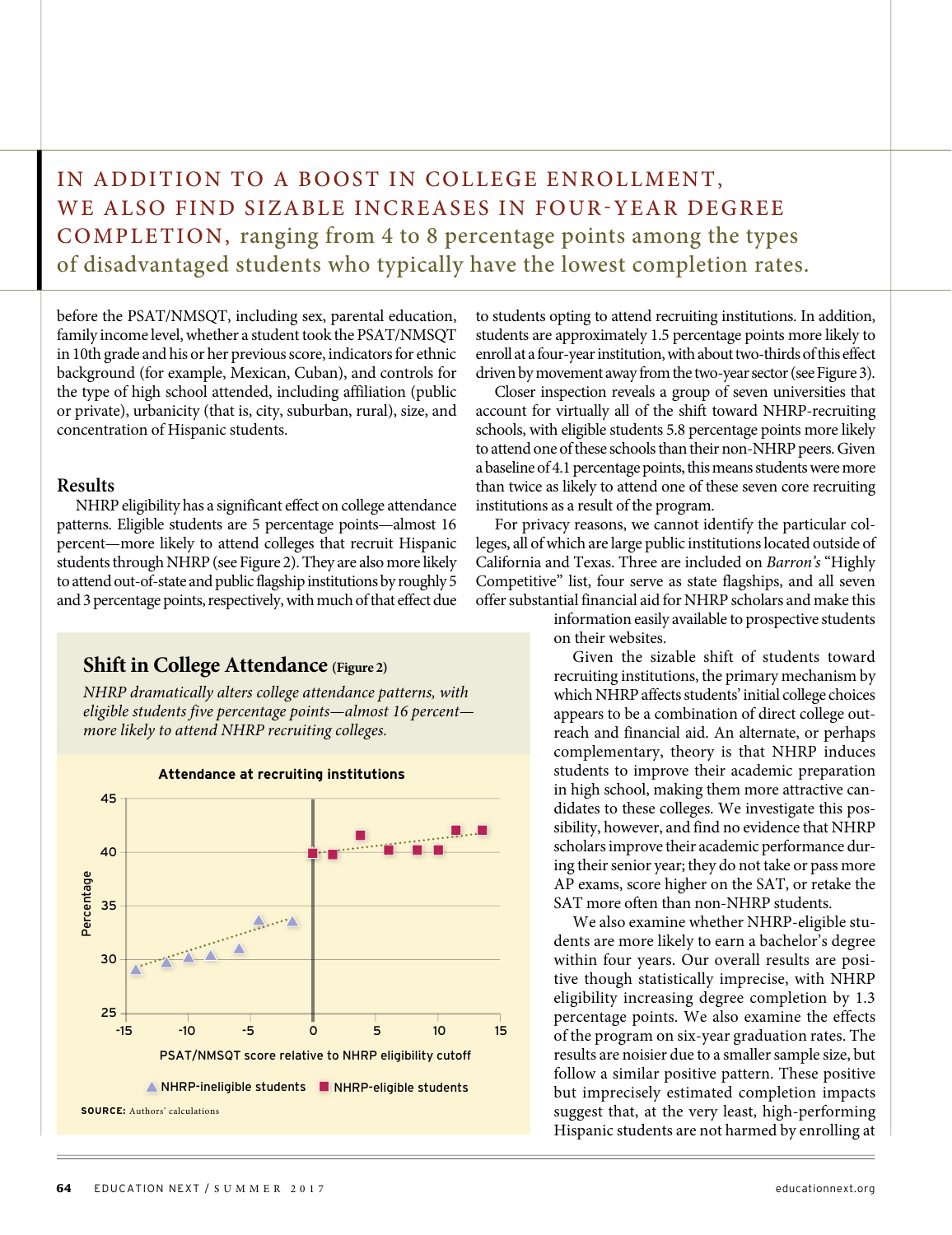#### **research** COLLEGE COMPLETION GURANTZ ET AL.

# **What Kinds of Colleges Do Students Attend?(Figure 3)**

NHRP students are approximately 1.5 percentage points more likely to enroll at a four-year college, with about two-thirds of this effect driven by movement away from the two-year sector. NHRP qualification also increases attendance at out-of-state and at state flagship institutions by roughly five and three percentage points, respectively. There is no detectable impact of NHRP on attendance at private institutions or at institutions considered "most competitive."



colleges that they may not have ordinarily considered.

The fairly small effect on overall completion conceals much larger effects on where NHRP-eligible students earn their degrees. The percentage of students earning bachelor's degrees in four years at recruiting institutions increases by 4 percentage points. Moreover, NHRP eligibility increases the share of students who earn degrees outside their home state by 2.8 percentage points, or 16 percent, suggesting that NHRP helps to disperse highachieving Hispanic students by geographic region. We estimate that nearly 60 percent of students induced to attend out-of-state colleges ultimately earned bachelor's degrees in four years. When the time frame is extended to six years, this jumps to nearly 80 percent. This evidence casts doubt on the prevailing sentiment that high-performing Hispanic students may struggle to flourish

in unfamiliar or uncomfortable postsecondary environments, or when separated from immediate family structures.

#### **Who Benefits the Most?**

Given the variation in high school environments, college quality, state policies, and proximity of recruiting colleges across the United States, we should expect a range of responses to NHRP eligibility depending on where students reside. When it comes to college enrollment, we do find strong regional differences, with students in the western and southwestern regions driving the overall results. There is almost no impact on attendance patterns for students in the other four regions, except for an increase of 2.4 percentage points in the likelihood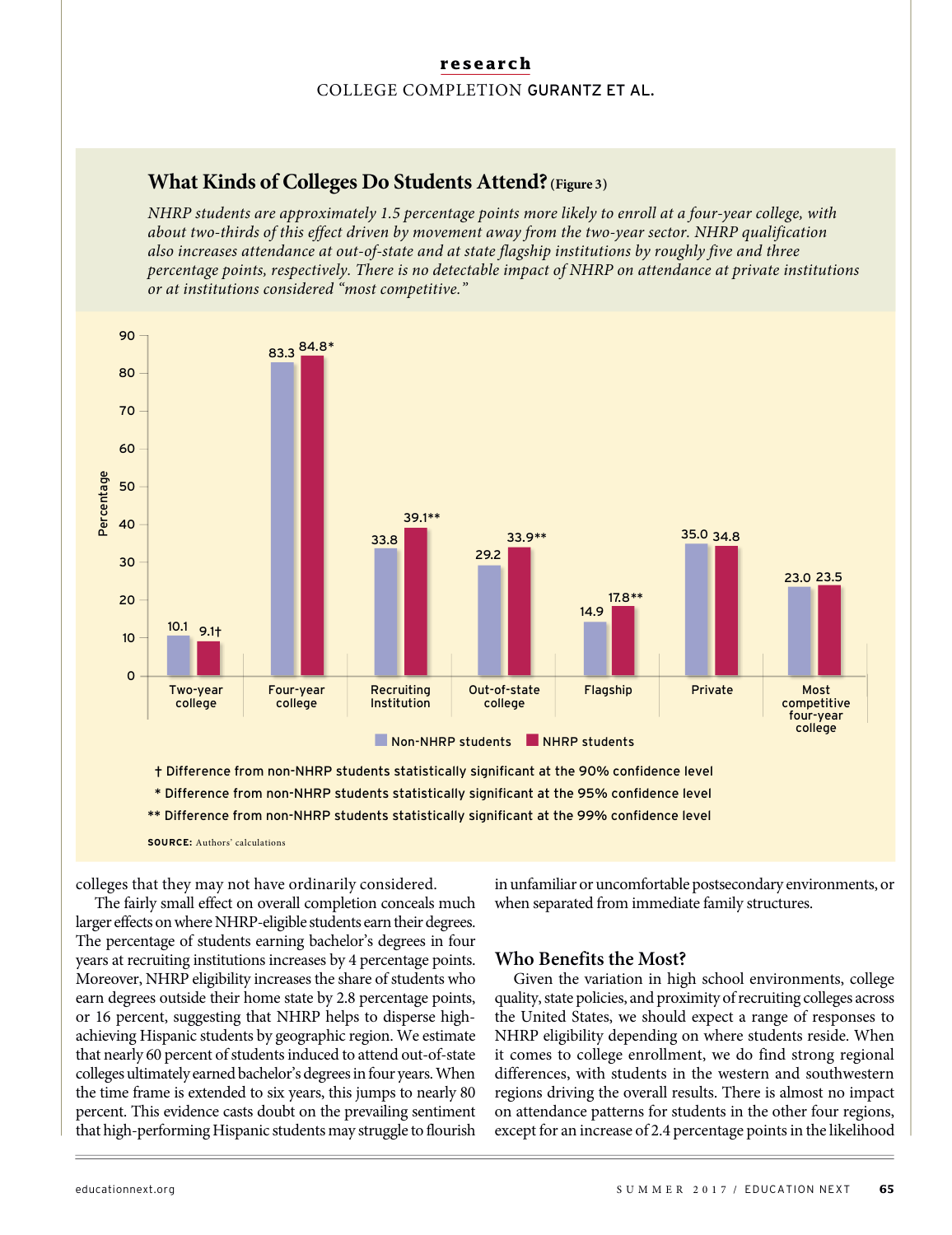# **Largest Gains for Those at Most Risk (Figure 4)**

Students from high schools with the highest concentrations of Hispanic students and those located in more rural environments, as well as students whose parents have less education, experience the largest increases in four-year bachelor's degree completion and in the likelihood of attending a college considered "most competitive."